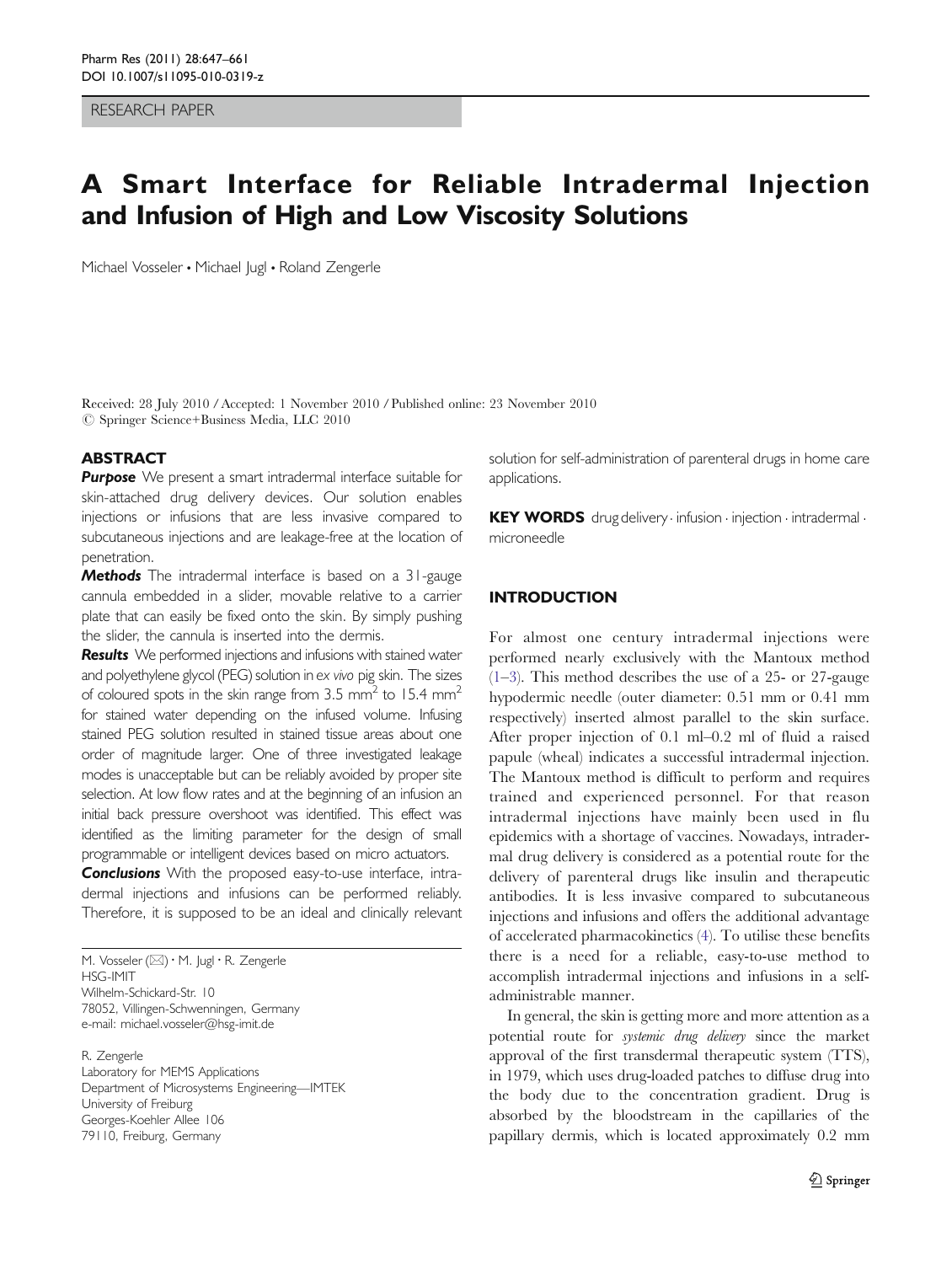<span id="page-1-0"></span>below the skin surface. In contrast, vaccination is an example of local drug delivery, which targets the numerous Langerhans cells in the epidermis, the outer skin layer above the papillary dermis. These cells capture, take up and process antigens.

The benefits of the first generation TTS is the circumvention of first-pass metabolism, continuous release of the drug over longer periods of time, non-invasiveness and self-administration capability. All these benefits result in better patient compliance. However, the current available TTS are limited to non-ionic, lipophilic drugs with a molecular weight below 500 Da. Hydrophilic, ionic and especially macromolecular drugs can not be delivered with this technology. The reason for this limitation is the stratum corneum, the outer part of the epidermis, which consists of dead keratinocytes in a lipid matrix. The thickness of this layer is about 0.01 mm–0.02 mm. It blocks most of the molecules of therapeutic interest. With an easy-to-use and reliable method for intradermal infusions and injections this limit is no longer relevant, so, for the sake of minimal invasiveness, the benefits of TTS can be applied to almost any drug.

Circumventing the stratum corneum by intradermal infusions or injections is just one of several possible approaches. An alternative state-of-the-art method to increase skin permeation is the use of chemical penetration enhancers. Apart form that, other methods and technologies currently under investigation include heat, skin abrasion, thermal ablation, electroporation, iontophoresis, ultrasound and solid as well as hollow microneedles [\(5](#page-14-0)–[7](#page-14-0)).

Hollow microneedles can be made of various materials, such as silicon  $(8-10)$  $(8-10)$  $(8-10)$  $(8-10)$ , glass  $(11)$  $(11)$ , polymer  $(12,13)$  $(12,13)$  $(12,13)$  or metal [\(2](#page-14-0),[14\)](#page-14-0), by a wide range of different fabrication technologies. Typical dimensions of an individual hollow microneedle are up to 0.8 mm in length, an outer diameter of up to 0.3 mm and an inner diameter up to 0.15 mm. For microneedle arrays with short microneedles a special application procedure may be necessary ([15\)](#page-14-0). The outer diameter is just a rough approximation because the cross-section of a hollow microneedle is not necessarily circular ([8\)](#page-14-0). Also, steel cannulas with a size of 30 gauge (outer diameter 0.31 mm) or higher are considered microneedles [\(16](#page-14-0)). Most technologies allow arranging several microneedles into a microneedle array. Arrays made of three to four microneedles are regarded to be sufficient in order to distribute the drug to a larger area within the skin and are currently in clinical studies [\(3](#page-14-0),[17\)](#page-14-0). Microneedles allow lower microbial penetration than a 21-gauge hypodermic needle ([18\)](#page-14-0).

The most important prerequisite for clinical acceptance of hollow microneedles is the delivery of a consistent amount of drug to the intradermal layer without any leakage. Many microneedle designs discussed in the literature did not comment on this very important issue. However, recent studies examining this topic [\(2](#page-14-0),[3,19](#page-14-0)) reveal

that leakage can be an issue. Microneedles with round cross-section seem to be superior to microneedles with other cross-sections.

Hollow microneedles enable delivery of drugs in a continuous fashion or, alternatively, in intervals that are defined by time, sensor signals or user input if those needles are integrated in a suitable drug delivery system ([20,21\)](#page-14-0). Precise time-controlled (delayed or pulsatile) drug delivery, for example, is necessary for chronopharmaceutical applications [\(22](#page-14-0)).

For selection of an adequate actuation mechanism of the extracorporal drug delivery device ([23\)](#page-14-0) it is necessary to identify the back pressure during an intradermal injection or infusion via a microneedle array. In a previous study, the flow rate as a function of applied pressure was studied [\(11](#page-14-0)). The single microneedle was inserted perpendicular to the skin surface. During this process, the skin tissue got compressed. Partial retraction of the needle reduced the compression in the skin. According to the presented data, flow rate is a function of insertion depth, retraction distance and applied pressure. As a consequence, it is stated that drug delivery devices to be combined with microneedles should be based on a flow-controlled boundary condition instead of a simple pressure control.

In this paper, we present a new transdermal interface consisting of a microneedle as well as a defined mechanism for its insertion. We characterize this transdermal interface by using two classes of liquids: a low viscosity solution based on stained water and a high viscosity solution based on stained polyethylene glycol (PEG). For the infusion experiments, we used a flowcontrolled syringe pump. The injections were done by manual operation of a syringe. We investigate the vertical penetration depths depending on penetration parameters, the leak tightness, the distribution of the staining within the tissue as well as the transient back pressures that occur during infusions or injections.

# MATERIALS AND METHODS

# Pig Skin

Excised pig skin was used in the experiments because of its easy availability. It shows similarity to human skin in terms of morphology and permeability characteristics ([24\)](#page-14-0). However, there is a higher density of collagen and other fibre bundles in the reticular (lower part of the) dermis ([2\)](#page-14-0) that results in reduced skin elasticity and increased resistance to skin deformability.

Non-blanched pig ears were obtained from a local slaughterhouse. The ears were cleaned with fresh water. Skin specimens were prepared by removing the skin from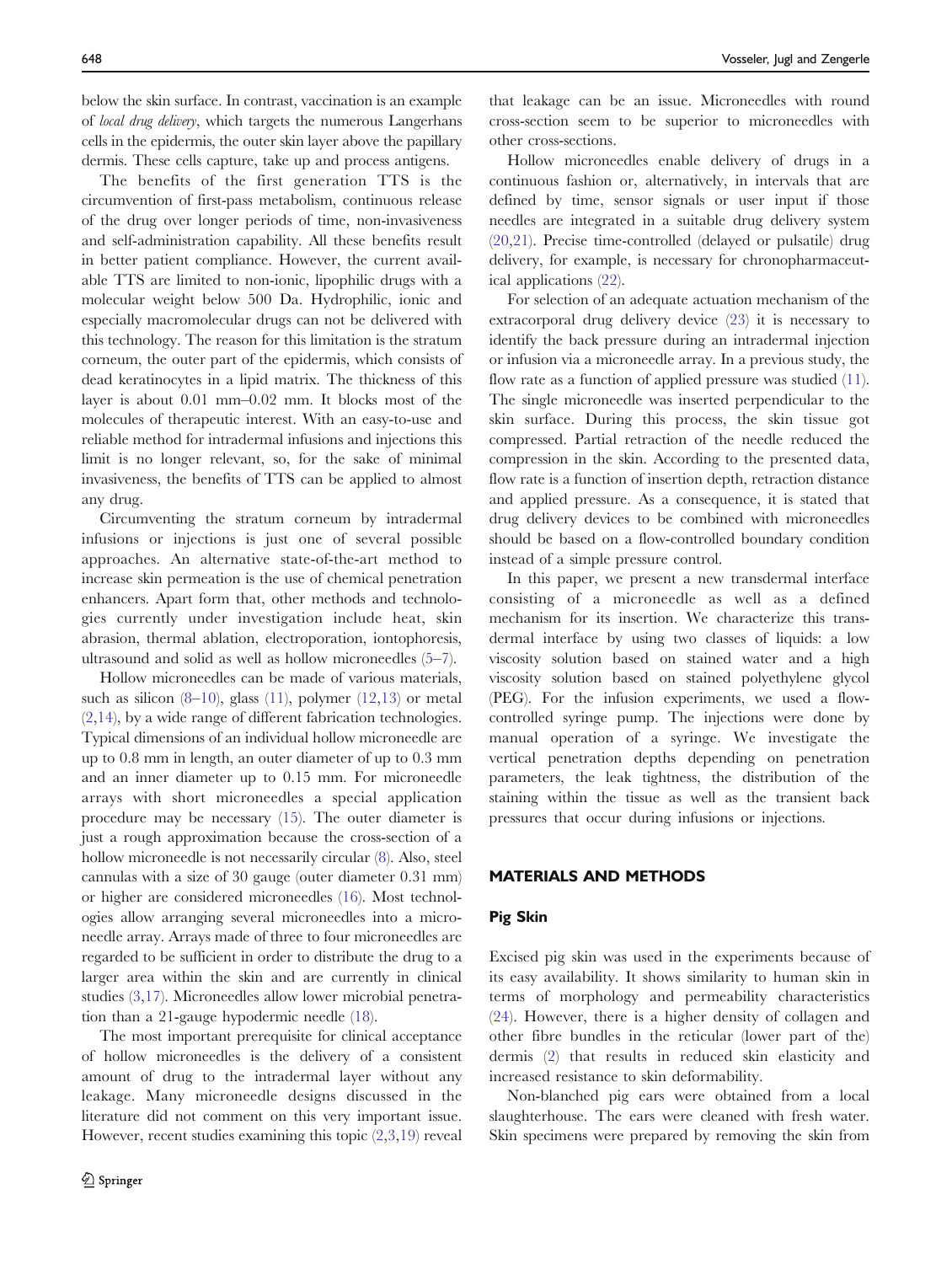the backside of the ear with a scalpel and punching discs with 30 mm diameter. The average weight of the skin specimens is 1.36  $g \pm 0.34$  g. Ears and skin specimens were stored in a freezer at −18°C until needed. The average thickness, measured in the frozen state, is 2.51 mm $\pm$ 0.45 mm, resulting in a specimen volume of 1.77 ml $\pm$ 0.32 ml. No ear and no skin specimen were stored longer than 3 months. The skin was not shaved.

#### Solutions for Injection and Infusion

Infusion/injection experiments were performed with water (vehicle)-based solution containing 0.90 wt. % NaCl and  $0.02$  wt.  $\%$  gentian violet (solute) for staining. A second solution based on PEG 200 (vehicle) with  $0.02$  wt.  $\%$ gentian violet (solute) was prepared. All chemicals were obtained form Merck KGaA, Darmstadt, Germany.

PEG 200 is a Newtonian fluid.<sup>1</sup> It is completely miscible with water and octanol [\(25](#page-14-0)), is chemically inert and has low toxicity. Its viscosity was determined to be 55 mPas. PEG 200 is a low molecular weight (200 g/mol) species with diol characteristics. It has a high vascular permeability compared to high molecular weight PEG such as PEG 30.000 ([26\)](#page-14-0).

Gentian violet is positively charged in neutral aqueous solutions, has a molecular weight of 408 g/mol and has an octanol water partition coefficient of log  $P=0.51$ . Gentian violet can bind to proteins, e.g. Human Serum Albumin ([27](#page-14-0)), and human cells, e.g. epidermal cells ([28](#page-14-0)). Its maximum solubility is 1.1 g in 100 ml of water and 13.9 g in 100 ml ethanol. Its solubility in PEG 200 is good due to the diol characteristics of the low molecular weight species. Therefore, gentian violet in PEG is less staining than gentian violet in water if it is used, for example, in the eradication of bacteria-afflicted skin ([29](#page-14-0)).

#### Laboratory Penetration Setup

Penetration of a cannula almost parallel to the skin surface without stretching the skin generates wrinkles. In order to reduce those wrinkles, together with all the complex failure mechanisms affiliated with them, we implemented a wrinkle-free penetration mechanism as follows. By simply pushing a slider on a carrier plate, the cannula is inserted by a well-defined displacement x (Fig. [1](#page-3-0)) at a well-defined angle of 10° into the skin. By releasing the slider, the cannula is pushed back automatically by a second well-defined displacement (x-y) in order to relax the skin. Finally, that mechanism results in a well-defined

lateral penetration length w and vertical penetration depth  $z_{w}$  of the tip of the cannula in the skin.

The laboratory setup is shown in Figs. [1](#page-3-0) and [2.](#page-3-0) It consists of a vertically moveable carrier plate (a) made of clear PMMA. It can be locked several centimetres above the base plate (b). A replaceable cannula (c) is fixed to a slider (d) which can move on two shafts (e) between the stop bar (f) and the carrier plate (a). In its initial state, the spring (g) pushes the slider (d) towards the stop bar (f). The cannula is mounted into the slider (d) in such a way that the distance of its tip to the skin surface is zero when no forces are applied. In that position the distance of the tip to the bottom of the carrier plate (a) equals  $z_1$ , which corresponds to the thickness of the stack of double-sided adhesive tape (i) and medical tape (j) (Hansaplast classic tape by Beiersdorf AG, Hamburg, Germany). The sticky side of the medical tape is directed downwards to fix the pig skin. The stack of tapes has a width of 25 mm with a circular hole of 4 mm radius around the cannula. This hole forms a bulgedefining cavity. The skin deforms and can fill this cavity if forces are applied.

The maximum displacement x of the cannula during insertion is defined by the distance between the stop bar (f) and the carrier plate (a). The theoretical maximum vertical penetration depth of the cannula tip in the tissue during the penetration is  $z_3$ , assuming that the skin bulges into the bulge-defining cavity and is limited by direct contact with the bottom of the carrier plate.

By releasing the slider, the cannula is pushed back due to the spring  $(g)$ . The final vertical penetration depth,  $z_2$ , of the cannula tip during the infusion experiments is defined by an exchangeable spacer (h) that is placed in between the slider (d) and the stop bar (f) before releasing the slider.  $z_2$ can be calculated to be  $z_1 + y^* \sin 10^\circ$  (Fig. [1\)](#page-3-0).

By adjusting the stop bar (f), it is possible to vary the maximum displacement, x, of the cannula (d). The insertion parameters of all infusion/injection experiments in this paper are summarised in Table [I.](#page-3-0) Infusion experiments were performed with insertion parameter sets 3/1, 4/2, 5/ 3. x/y denotes the displacement sets, x and y, as depicted in Fig. [1](#page-3-0) and tabulated in Table [I](#page-3-0).

For all experiments 31-gauge stainless steel cannulas with an outer diameter of 0.26 mm, an inner diameter of 0.13 mm (min. 0.11 mm, max. 0.15 mm), a length of 30 mm and a bevelled tip (14°) were used. The length of the tip is 1.0 mm. The cannula was always mounted bevelled side up. Its fluidic resistivity was theoretically calculated according to Hagen-Poiseuille to 1.2 kPa h/ml. Hydrodynamic effects caused by the orifice of the cannula are neglected due the high aspect ratio (length per diameter) of 115. The experimental verification resulted in a fluidic resistivity of 0.9 kPah/ml±0.1 kPah/ml corresponding to an effective inner diameter of 0.14 mm.

<sup>&</sup>lt;sup>1</sup> Overview Brochure Carbowax PEG, The Dow Chemical Company, Midland, Michigan, USA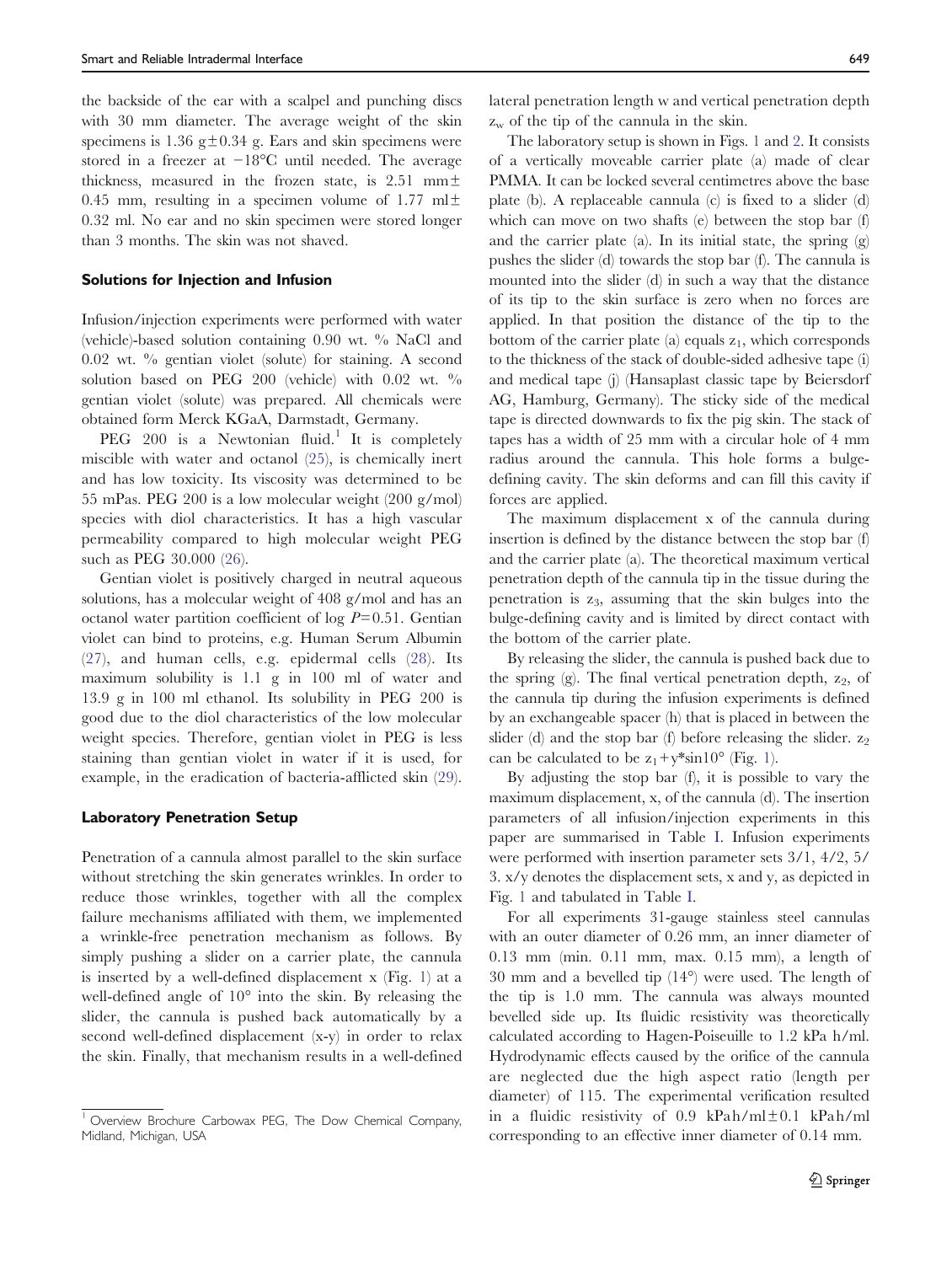<span id="page-3-0"></span>Fig. I Left: Sketch of the laboratory setup for well-controlled insertion of a cannula into a skin specimen with a small defined angle of 10°. Right: Cannula at infusion position. Details explained in the text.



# Fluidic Setup

The fluidic setup consists of the cannula, the tubing, a flow sensor, a pressure sensor and a syringe made of glass. To keep the fluidic capacity of the whole setup as small as possible, stiff FEP (fluorinated ethylene-propylene) tubings were used. FEP is a transparent material, so bubblefree priming can be controlled easily. The fluidic resistance of the tubing (outer diameter: 1.6 mm, inner diameter: 0.8 mm) per centimetre is four orders of magnitude smaller compared to the fluidic resistance of the cannula. Therefore, it can be neglected. Glass syringes (10 ml volume for infusion experiments, 0.1 ml and 0.5 ml volume for injection experiments) were used because of their negligible fluidic capacity. A laboratory syringe pump (MDSP3f by MMT Micro Mechatronic Technologies GmbH, Siegen, Germany) was used to enable flow-controlled liquid delivery in the infusion experiments. The glass syringe was driven manually in the injection experiments. A metronome was used for the timing of this manual injection process. The flow rate in the tubing was monitored with a flow sensor (Liqui-Flow by Bronkhorst, Ruurlo, Netherlands) with a maximum measurement range of 5 ml/h. Depending on the expected back pressure, one out four pressure sensors (two different sensors of type EPX by Entran Sensors, Potterspury, United Kingdom; PDCR 200



Fig. 2 Close-up photo of the laboratory setup for well-controllable insertion of a cannula into a skin specimen.

by GE Sensing, Billerica, USA and CTE8000 by SensorTechnics, Puchheim, Germany) was integrated in the setup to measure the back pressure generated by the needle and the tissue. The measurement ranges of the sensors are 100 kPa, 350 kPa, 600 kPa, and 1,000 kPa, respectively. The selected sensor was mounted downstream (after the flow sensor), and the pressure offset was levelled to zero before the infusion took place. This way, the pressure difference along the needle plus the tissue was recorded.

Based on the above statements the following fluidic model for the infusion/injection experiments is assumed (Fig. [3\)](#page-4-0). It is a parallel circuit of a fluidic capacity and a fluidic resistor. The experimental setup is modelled as a capacity  $(C_{\text{setun}})$ , neglecting its fluidic resistivity. The cannula is modelled as a constant resistor  $(R_{\text{camula}})$ . Its capacity is neglected due to the high stiffness of metal tubing. The tissue is also modelled as a resistor  $(R<sub>tissue</sub>)$ . This assumption is checked in the results section. The flow, q, generated by the syringe pump or by pressing the syringe generates the pressure drop, p.

#### Injection and Infusion Experiments

To perform an infusion or injection experiment, the carrier plate was locked well above the base plate. A piece of artificial skin (skin suture trainer by 3B Scientific, Hamburg, Germany) was wrapped in cling wrap and placed on the base plate. A pig skin specimen was placed on top of it, and the carrier plate was

Table I Sets of Insertion Parameters of the Injection and Infusion Experiments

| x / mm | y/mm | $z_1$ / mm | $z_2$ / mm | $z_3$ / mm |
|--------|------|------------|------------|------------|
| 3      |      | 0.45       | 0.62       | 0.97       |
| 4      | 2    | 0.45       | 0.80       | 1.14       |
| 5      | २    | 0.45       | 0.97       | 1.32       |
|        |      |            |            |            |

x is the maximum displacement of the cannula (c) in Fig. 1. y is the final displacement of the cannula for infusions / injections.  $z_1$  is the depth of the bulge defining cavity and defined by the thickness of the stack of double side adhesive (i) and tape (j).  $z_2$  and  $z_3$  are the vertical distance of the cannula tip to the bottom of the carrier plate. They are defined by the displacements y and x, respectively.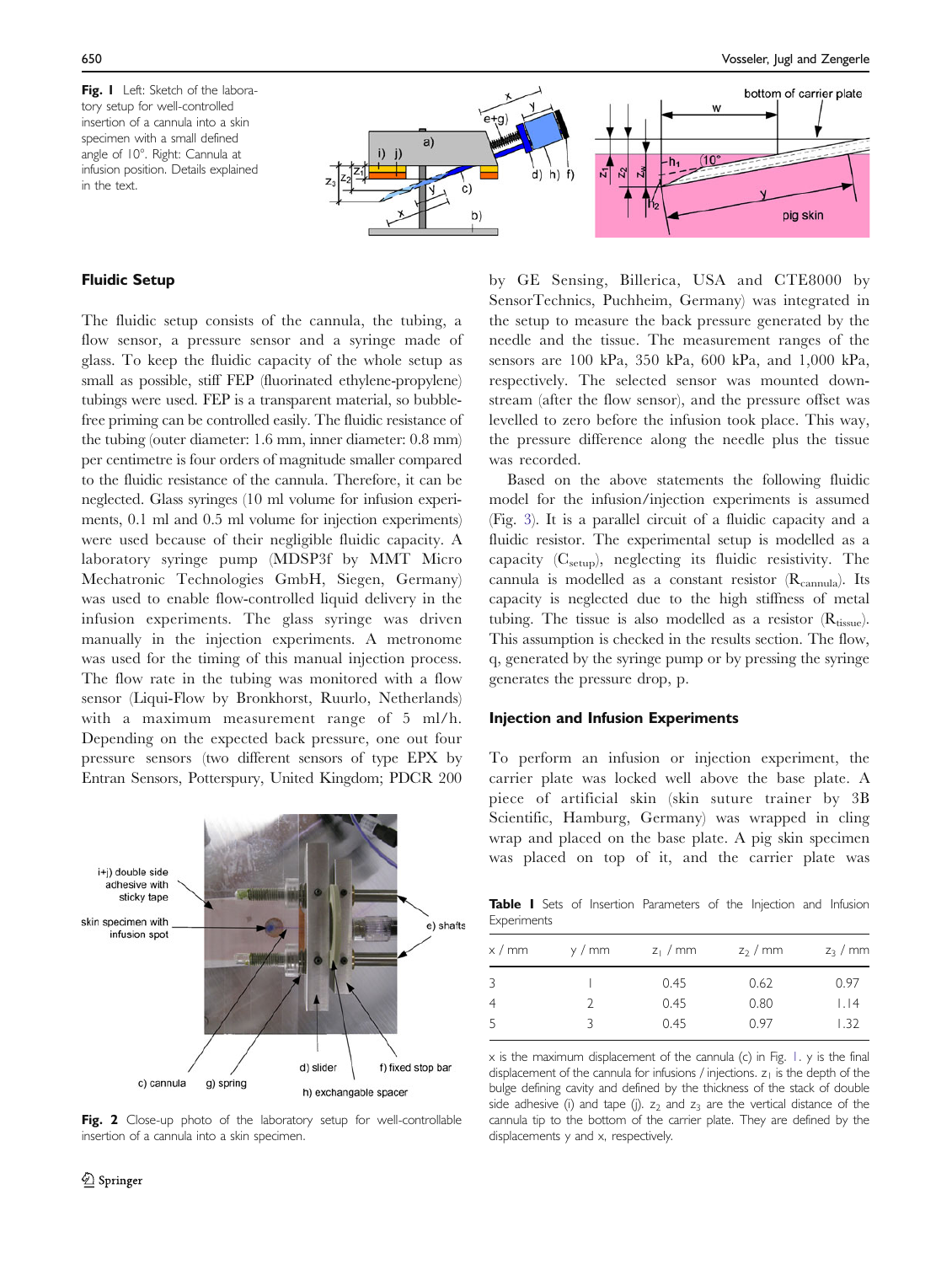<span id="page-4-0"></span>



lowered down until it got in contact with the skin. Immediately, the skin specimen stuck to the sticky tape at the bottom of the carrier plate. The cannula was inserted in the skin according to the method described before.

After the insertion of the cannula and before starting the experiments, the carrier plate with the skin specimen attached to it was lifted again and locked in its upper position. This way, there was no mechanical pressure applied on the skin during the infusion/injection experiments.

Infusion experiments were performed with all three sets of insertion parameters listed in Table [I](#page-3-0). A volume of 0.20 ml and 1.00 ml was infused in 2 h at flow rates of 0.10 ml/h and 0.50 ml/h, respectively. Experiments with the high viscosity PEG solution were done with both flow rates but only with the insertion parameter set  $x=4$  mm and  $\nu$ =2 mm.

Injection experiments were always performed with insertion parameters  $x=4$  mm and  $y=2$  mm. Only the water-based solution was used for the injection experiments. Two different sets of injection experiments were performed. In the first set, 0.10 ml of volume was injected in 10 s (average flow rate: 36 ml/h). In the second set, a volume of 0.50 ml was injected in 10 s (average flow rate: 180 ml/h).

For an infusion/injection experiment with a fixed set of insertion parameters at least nine skin specimens were prepared from skin of three different pigs. At least three skin specimens came from the same individual pig, respectively. All together, 92 experiments were performed: 56 infusion experiments and 18 injection experiments with the water-based solutions as well as 18 infusion experiments with the PEG-based solutions.

To estimate the diffusion of the dye in the skin, 0.50 ml of aqueous solution and 0.10 ml of PEG solution were injected in skin specimens. The spot area was measured after injection and 2 h later.

Leakage was detected and quantified by the following method. If any leakage was observed, a droplet of infusion/ injection solution with a volume of 5 μl was placed on top of the skin with a microliter syringe and a cannula. The stained area of the leakage was compared to the stained area of the 5 μl droplet. In this way, it was possible to estimate leakage to be below or above 5 μl.

The clear PMMA material of the carrier plate enabled taking photos of the skin specimen and the cannula (c) by placing it under a microscope with a camera attached to it. Photographs of the cannula (c) were taken in its infusion/ injection position with and without skin. Comparing the two pictures, it was possible to experimentally determine the lateral penetration length w of the cannula. After removing the cannula, photographs of the infusion spot and its cross-section were taken with a calibrated microscope/ camera combination. The flow sensor and pressure sensor data were recorded during infusion with a sample rate of 10 Hz.

### RESULTS AND DISCUSSION

#### Penetration Results

When the carrier plate (a) was lowered onto the skin specimen (k) (Figs. [1](#page-3-0) and 4), resting on the artificial skin (l), due to the weight of the carrier plate  $($ ≈500 g), the skin bulged into the bulge-defining cavity, defined by the stack of double-sided adhesive tape (i) and medical tape (j). A notch (Fig. 4) formed around the cannula (c), which made it easy to penetrate the skin.

The cannula insertion process is presented in Fig. [5.](#page-5-0) From the pictures, it is clear that the skin deforms prior to tip penetration, so the maximum lateral tip penetration is not as deep as theoretical calculations suggest. Although the main effect of the retraction function is to regress the skin deformations, some effective retraction of the cannula can not be excluded.

Skin deformations might be prevented if there is no gap in the medical tape. In this case, the skin infusion/injection site is no longer observable, which is probably of no concern in the final end-user device.



Fig. 4 Penetration setup resting on pig skin (k) and artificial skin (l). Bulging of the skin into the bulge defining cavity is shown.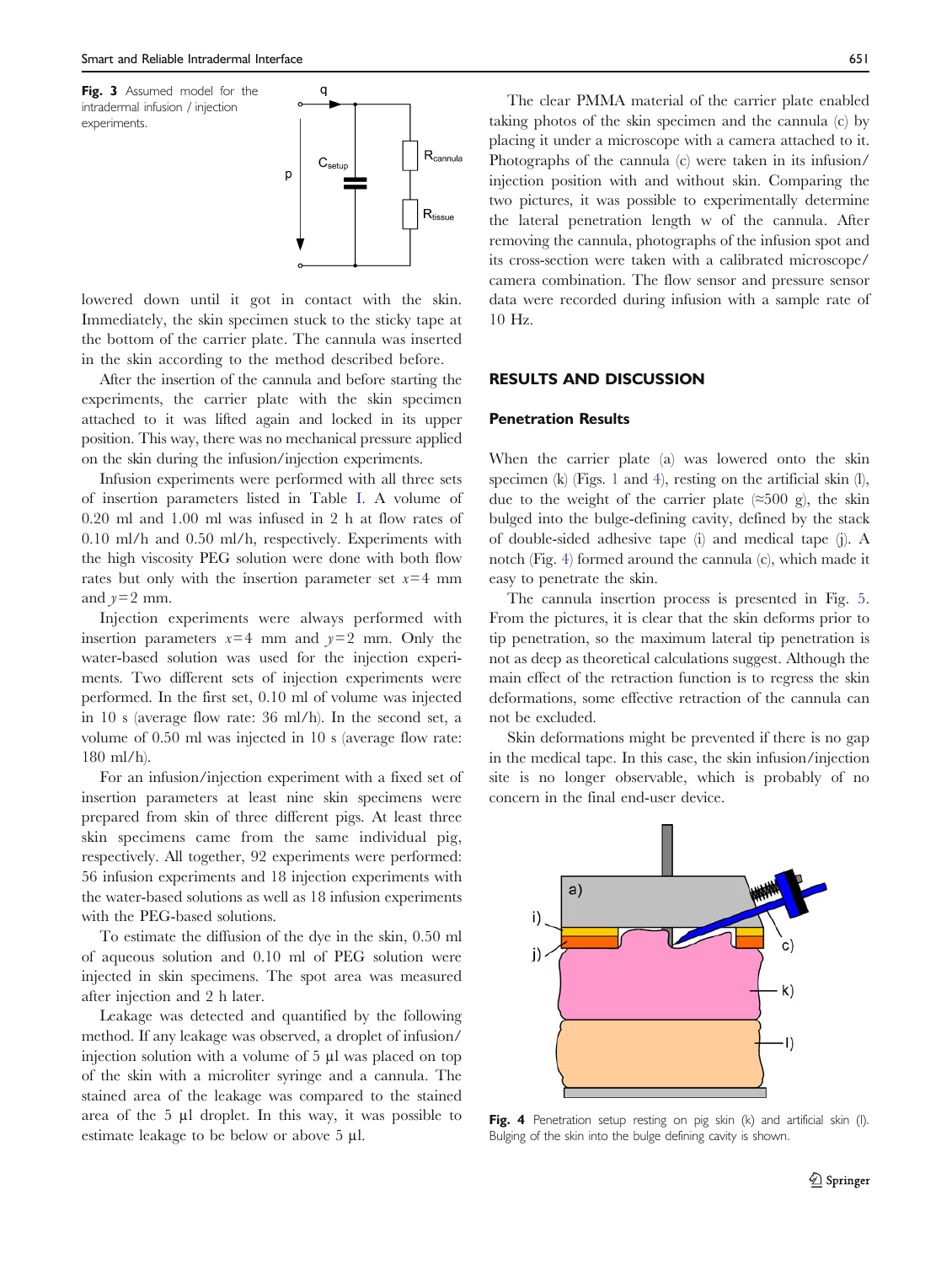<span id="page-5-0"></span>

Fig. 5 Cannula insertion process. Left: The cannula tip is in its initial position on top of the skin. Middle: The cannula was pushed with the slider a distance of 4 mm at an angle of 10°. The tip punctured the skin. The deformation of the skin is indicated by the black line on the skin. Right: The slider is retracted by 2 mm. The cannula tip is in its infusion / injection position. The deformation of the skin is regressed.

The vertical penetration depth,  $z_w$ , (Fig. [1](#page-3-0)) of the cannula tip at the infusion/injection position in the skin was determined indirectly to be  $h_1 + h_2 = w^* \tan 10^\circ + d / \cos 10^\circ$  with the measured lateral penetration depth w (Fig. [1](#page-3-0), right), the outer diameter d of the cannula (c) and a penetration angle of 10°. The vertical penetration depths vary from 0.47 mm to 0.70 mm, depending on the penetration parameters (Fig. 6) (ANOVA,  $p \leq 0,001$ ). These absolute values are based on indirect measurements. However, it can be stated with very high probability that the cannula tip penetrates into the dermis. This statement is based on the assumption that the thickness of the epidermal layer is 0.20 mm. Although, there is some uncertainty in the absolute values; the relative values are supposed to be accurate.

Penetration of a cannula into the dermis is associated with stimulation of nerve endings, so the insertion process of the cannula is not pain free. Whether it is less painful compared to the insertion of a subcutaneous infusion set needs to be



Fig. 6 Vertical penetration depths  $z_w$  of the cannula tip into the skin specimens determined by indirect measurements (see text). Each bar shows the mean and the standard deviation of at least 18 penetration experiments based on different skin storage conditions (fresh, cooled, frozen). At every set of insertion parameters the samples came from at least three different pigs.

studied. Pain sensation during infusion/injection is a combination of pain caused by the introduction of fluid into the skin and chemical stimulation, e.g. by preservatives. Injections of 0.12 ml of fluid causes faint pain ([2\)](#page-14-0).

Our original expectations regarding the vertical penetration depths were based on the assumption that the skin bulges completely into the bulge-defining cavity and is in direct contact with the bottom of the carrier plate when the tip of the cannula starts penetration of the skin as illustrated in Fig. [4](#page-4-0). This would lead to an expected vertical penetration depth of  $z_2$  as illustrated in Fig. [1](#page-3-0). Comparing the indirect experimental results with those expectations, we found that the experimental values of vertical penetration depths were approximately 0.23 mm less than expected (Table [I](#page-3-0)), which equals roughly half the depth of the bulgedefining cavity.

We were not able to identify any relevant influence between different individual skin samples or different storage methods (fresh, cooled up to 2 days, and frozen) on the vertical penetration depths. However, in one out of 92 experiments it was impossible to penetrate the skin with the cannula, and in three out of 92 experiments, two or three attempts were necessary to place the cannula successfully in the tissue. Yet, all four out of the 92 experiments that created difficulties were affiliated with skin specimens that were frozen and defrosted several times.

#### Leakage

A very important prerequisite for clinical acceptance of intradermal interfaces is leak tightness of the interface to allow delivery of consistent amounts of drug in a welldefined manner. In our tests, 83 out of 92 experiments were completely leakage-free. For the remaining nine cases, we identified three different leakage failure modes (Table [II](#page-6-0)).

Leakage mode 1 (occurred two times within 92 experiments): That failure mode results from hair follicles that were damaged during the insertion of the cannula. In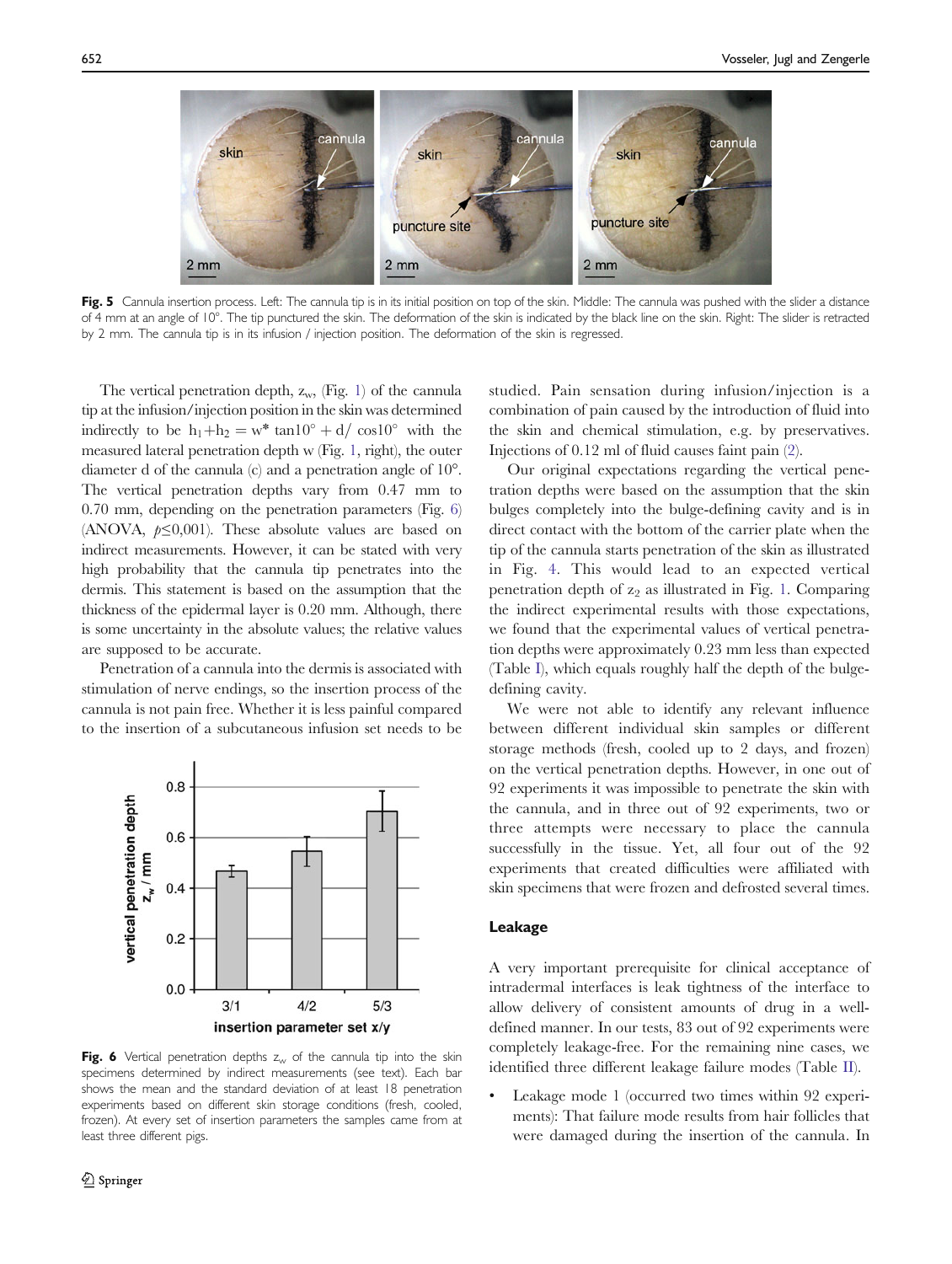|                | Infusion    |             |             | Injection   |             | $#$ of incidences |    |
|----------------|-------------|-------------|-------------|-------------|-------------|-------------------|----|
|                | Water-based |             | PEG-based   |             | Water-based |                   |    |
|                | $0.10$ ml/h | $0.50$ ml/h | $0.10$ ml/h | $0.50$ ml/h | 36 ml/h     | 180 ml/h          |    |
| No leakage     | 24          | 26          | 9           | 8           | 9           |                   | 83 |
| Failure mode   |             | 0           | 0           | 0           | 0           |                   |    |
| Failure mode 2 | 0           |             | $\Omega$    | $\Omega$    | 0           |                   |    |
| Failure mode 3 |             |             | $\Omega$    |             | 0           |                   |    |
| Experiments    | 27          | 29          | 9           | 9           | 9           | 9                 | 92 |

<span id="page-6-0"></span>Table II Overview of All Experiments Done to Investigate Leakage Behaviour. Failure Modes and Failure Frequencies are Discussed in the Text.

that case, the stained fluid was leaking at the location of the hair follicle and could be detected on the skin surface. There was no leakage at the puncture site. That leakage mode is expected to depend on the hair follicles, density, which is quite high for skin from pig ears. We expect that this failure mode would happen less often in case of penetration of human skin. We also expect that due to proper selection of the application site the frequency of this failure mode could be reduced to an insignificant level for humans.

Leakage mode 2 (occurred two times in 92 experiments): In that failure mode, a liquid volume of more than 5 μl could be detected on the skin surface. In all those cases, only clear liquid without staining (0.02 wt.  $\%$  gentian violet, molecular weight of 408 g/mol) came out of the skin. In clinical infusion experiments it would have to be determined if in this leakage mode there is really a leakage of therapeutically relevant molecules or if only a small fraction of solvent or interstitial fluid without drug molecules is leaking. This investigation has to be done for every specific drug.

It is important to mention that the leakage occurred at sites close to the puncture site but not at the puncture site itself. To investigate this in more detail we did injections based on the traditional manual Mantoux method (with a 31-gauge cannula). In those injections the same leakage mode occurred.

We also investigated if this failure mode was affiliated with variations in the back pressure that occurred during the infusion. We were not able to identify any significant differences between the experiments with and without leakage. We also proofed that there is no relevant influence of the individual skin samples or storage methods.

Leakage mode 3 (occurred five times in 92 experiments): In that failure mode, less than 5 μl of clear liquid without staining could be detected on the skin surface. As the leaking volumes are less than 2% of the delivered liquid volumes, this is regarded to be not relevant.

In conclusion, we expect that the presented smart intradermal interface enables leakage-free drug delivery when an application site with low hair density is properly selected. In the remaining leakage modes 2 and 3, only clear liquid without staining was detectable. It is very likely that this way no therapeutically relevant drug molecules are lost. Of course, this has to be finally confirmed in further experiments with humans and by using the drug of interest.

The penetration of the skin with a hollow cannula at an inclined angle enables intradermal infusion/injection with very good leak-proof properties. Another device which also demonstrated leak-proof intradermal delivery is described in [\(2](#page-14-0)). It consists of a single gauge-30 cannula which protrudes 1.5 mm of a specifically engineered structure. This structure was optimised to maximise the contact with the skin and minimise fluid leakage. The cannula is inserted perpendicular to the skin surface. During the injection it is necessary to keep light contact of the syringe tip in the skin's surface probably in order to realise the leak-proof properties of the specifically engineered structure. This device is definitely optimised for injection applications.

With the presented inclined penetration method and the traditional Mantoux method no special structure is necessary which maximises skin contact and minimises leakage. It is not necessary to press the structure against the skin which is prone to result with time in pain sensation (pressure to high) or leakage (pressure too low). Therefore, the proposed intradermal interface is best utilised in long-term (several minutes to days) applications.

# Spot Formation

The spreading of the vehicle and solute of injected and infused solution in the skin is a combination of pressuredriven flow and diffusion with potential solute-vehicle, vehicle-skin and solute-skin interactions. The extent of diffusion was determined by measuring the spot area of injected liquid (0.50 ml of stained water and 0.10 ml of PEG solution) after injection and after 2 h. Within that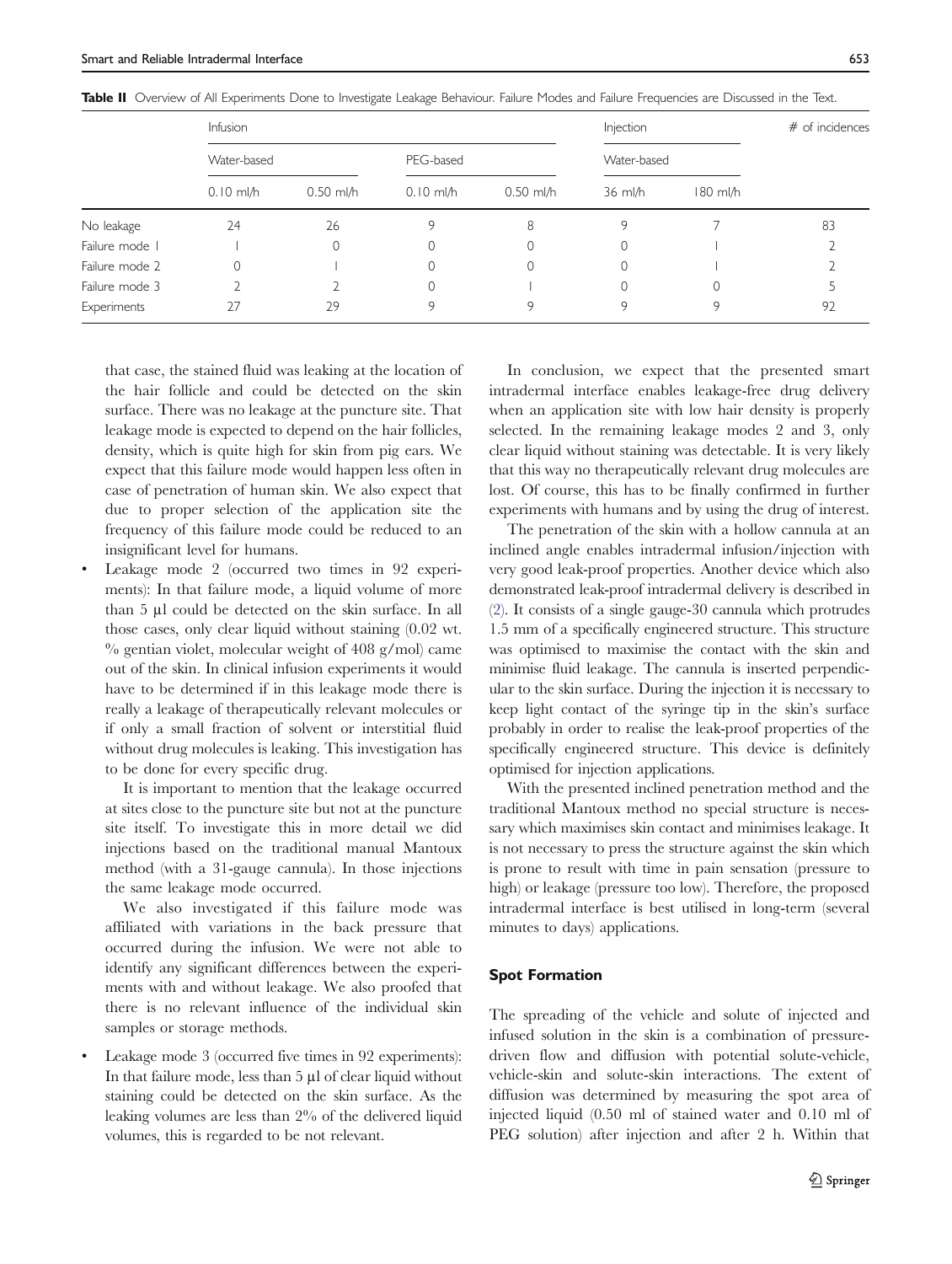time, the spot area caused by injected stained water increased by  $15\% \pm 9\%$  ( $n=3$ ), and the spot area of injected PEG solution increased by  $30\% \pm 14\%$  ( $n=3$ ). The crosssections of the spots were also measured, and the data were consistent with the surface data (see below). Spreading of the stained spot in the skin by diffusion is only a minor effect if water is used as vehicle. However, if PEG is used as vehicle, spreading of the stained spot by diffusion is substantial.

The spot formation at the surface of the skin during an experiment with insertion parameters 5/2 and a flow rate of 0.50 ml/h of stained water is presented in Fig. 7. The three pictures were taken at the beginning, after 1 h and after 2 h, respectively. The spot geometry was approximated by an ellipse. The area of the ellipse increased 62% during the second hour of the experiment. The increase is mainly caused by the pressure-driven infusion. This statement is supported by the minor extent of diffusion already determined in separate experiments.

The cross-section of skin specimens after infusion of water-based solution and PEG-based solution at a flow rate of 0.10 ml/h and insertion parameters 4/2 is presented in Fig. [8.](#page-8-0) The maximum vertical depth where gentian violet can be found seems to be limited to the dermal layer at a depth of approximately 1.5 mm if water is used as vehicle. The dashed line, following the skin surface, indicates a dome-shaped wheal which formed due to the injection of stained water. The dimensions of the wheal are larger than the dimensions of the stained spot. Obviously, the dye was separated from the water molecules. Unfortunately, the size of the wheal could not be determined because determining its circumference is very difficult.

With PEG as vehicle the maximum vertical depth where the dye can be found extends to the fatty tissue underneath the dermal layer. The dashed line, following the skin surface, is flat. The stained skin site felt harder compared to non-stained skin sites. This increase in hardness is due to the higher viscosity of PEG. Due to the fact that only stained skin sites felt harder, one can conclude that there is no or only minor separation between the dye and PEG.

For statistical analysis, the spots and the cross-sections of water-based infusions/injections were approximated by ellipses. The variations of stained tissue areas monitored

from the top with delivered liquid volumes are given in Fig. [9](#page-8-0), left for water- and PEG-based solutions. The plot shows data obtained with the insertion parameter set 4/2. The size of the stained spots caused by the water-based solutions increases linearly  $(R^2=0.98)$  from 3.5 mm<sup>2</sup> to 15.4 mm2 with the delivered volume. This is a lateral increase of the stained area of approximately 440%, affiliated with a factor 10 between infused/injected volumes. The stained tissue areas monitored from the top caused by the PEG-based solutions are almost one order of magnitude larger compared to the spots caused by the water-based solutions.

We investigated if the lateral and/or vertical penetration depths of the stained areas are influenced by the insertion parameter sets. We used water-based solutions with the insertion parameter combinations 3/1, 4/2, 5/3. We found a trend that the area of the spot viewed from the top was maximum for the 4/2 insertion parameter set, but the differences were small and finally not significant (data not shown). The maximum vertical penetration depth of the stained area was determined by the minor axis of the stained cross-sectional ellipses. Data for insertion parameters 4/2 and variable infusion volumes are shown in Fig. [9](#page-8-0), right. Even when the infused volume varies by a factor of 5, the maximum penetration depths of the stained tissue increases only from 0.75 mm to 1.18 mm, which is an increase of about 60%.

We further analyzed the lateral extension of the tissue staining from the cross-sections of the skin specimens. We used the major axis of the ellipse of the stained cross-section area as a measure for the maximum lateral extension of the tissue staining. We found the analysis based on the crosssection view of the sample to be completely consistent with the top view analysis.

Unfortunately, it is not possible to compare the size of wheals resulting from infusions with the two vehicles. The reason is lack of data for wheals obtained by infusion of aqueous solution, as already mentioned. Therefore, it is impossible to determine if the area of skin wheals depends on the vehicle.

Due to the infused/injected of stained water into the skin specimen, liquid escaped from the skin. Typically it appeared at the circumference of the skin specimen. It was transported from the infusion/injection site by the

Fig. 7 Formation of a blue stained spot (top view) during a 2-h infusion of 0.02 wt. % gentian violet in 0.9% NaCl solution at 0.50 ml/h into the intradermal compartment of ex vivo pig skin. Left: before the infusion started, middle: after 1 h, right: after 2 h.

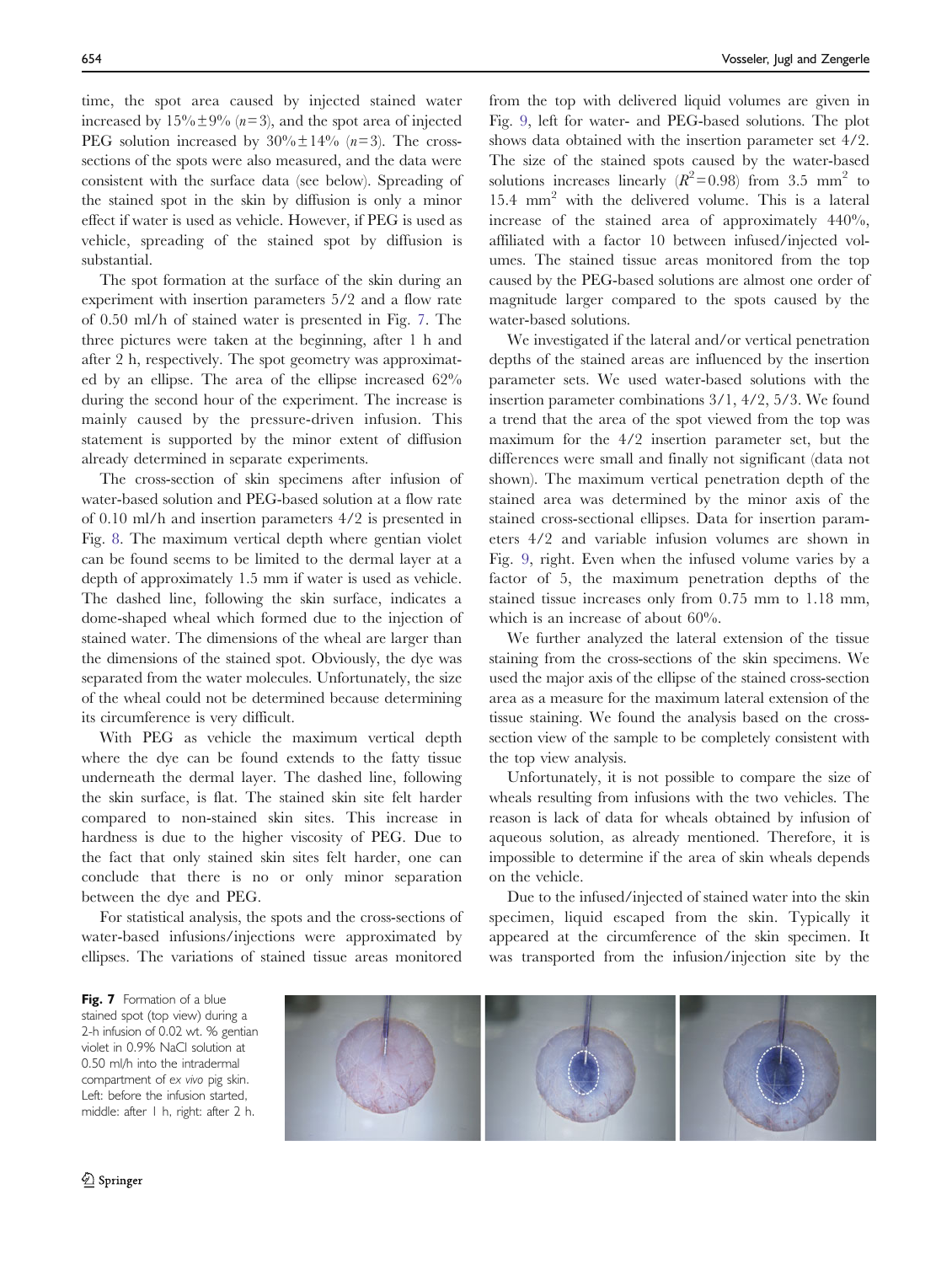<span id="page-8-0"></span>

Fig. 8 Cross-sections of pig skin specimens after 2 h of infusion at a flow rate of 0.10 ml/h and insertion parameters 4/2. Left: water based solution. An ellipse with vertical (minor) and horizontal (major) axes was drawn manually to describe the cross-section of the spot as best as possible. Right: PEGbased solution. In vertical direction the skin specimen is stained completely below the tissue surface resulting in an almost perfect rectangular spot in the cross-section.

capillaries as indicated by Fig. [10](#page-9-0). It seems that water prefers to spread in the dermis, partly forming a domeshaped skin wheal and partly entering the capillaries instead of substantially penetrating into the hypodermis (vehicleskin interaction). At the same time, the mainly pressuredriven distribution of gentian violet with water as vehicle is also confined to the dermis. Therefore, it is concluded, that the introduced stained water spreads in the dermis before it enters the capillaries and finally escapes the skin specimen at its circumference. The escaping liquid is almost clear. There are several reasons. As already mentioned, the water molecules separate from the dye and spread more in the dermis, so there are not only capillaries that take up water from the stained site but also capillaries that take up "filtered" water. This results in a dilution effect. Additionally, the dye can bind to the tissue (solute-skin interaction), and, finally, there is some mixing with interstitial fluid, which probably can be neglected due to the total introduced volume ranging from 0.1 ml to 1.0 ml.

With PEG as a vehicle, the staining is not limited to the dermis and can also be found in the fatty hypodermis. This is due to the good solubility of PEG in polar and non-polar solvents. Capillary transport was also observed. However,

the liquid escaping the skin sample was more stained compared to the case with water as vehicle. This is due to the fact that there are almost only capillaries that take up PEG from stained sites. Additionally, with PEG as vehicle, the affinity of gentian violet to bind to the tissue is reduced due to the good solubility in this vehicle. This is an indication for solute-vehicle interactions.

In our experiments we were not able to find any hint that the spot size would depend on skin samples of different pigs or different storage methods. Only the data of the skin of two out of 23 pigs showed statistically different results  $(ANOVA, \, \rho < 0.05).$ 

To finally achieve systemic drug delivery by intradermal administration it is necessary that the drug is taken up by the dermal capillaries. The efficiency of that route depends inter alia on the affected area within the highly capillarised dermal layer. Our results clearly show that the lateral distribution of gentian violet with PEG as vehicle covers approximately ten times larger areas compared to waterbased solutions. Additionally, the gentian violet spreads into the hypodermis with PEG as vehicle.There are pros and cons of using PEG-based solutions. An advantage is the fact that by just using one individual cannula a quite large area

Fig. 9 Left: Spot size of intradermal infusions and injections into ex vivo pig skin, depending on delivered volume. Data of experiments with water- and PEG-based solution are given. Each data point represents 7–11 experiments. Right: The maximum vertical penetration depth of the staining in the tissue. Data of infusion/injection experiments with water-based solution and insertion parameters 4/2 is shown.

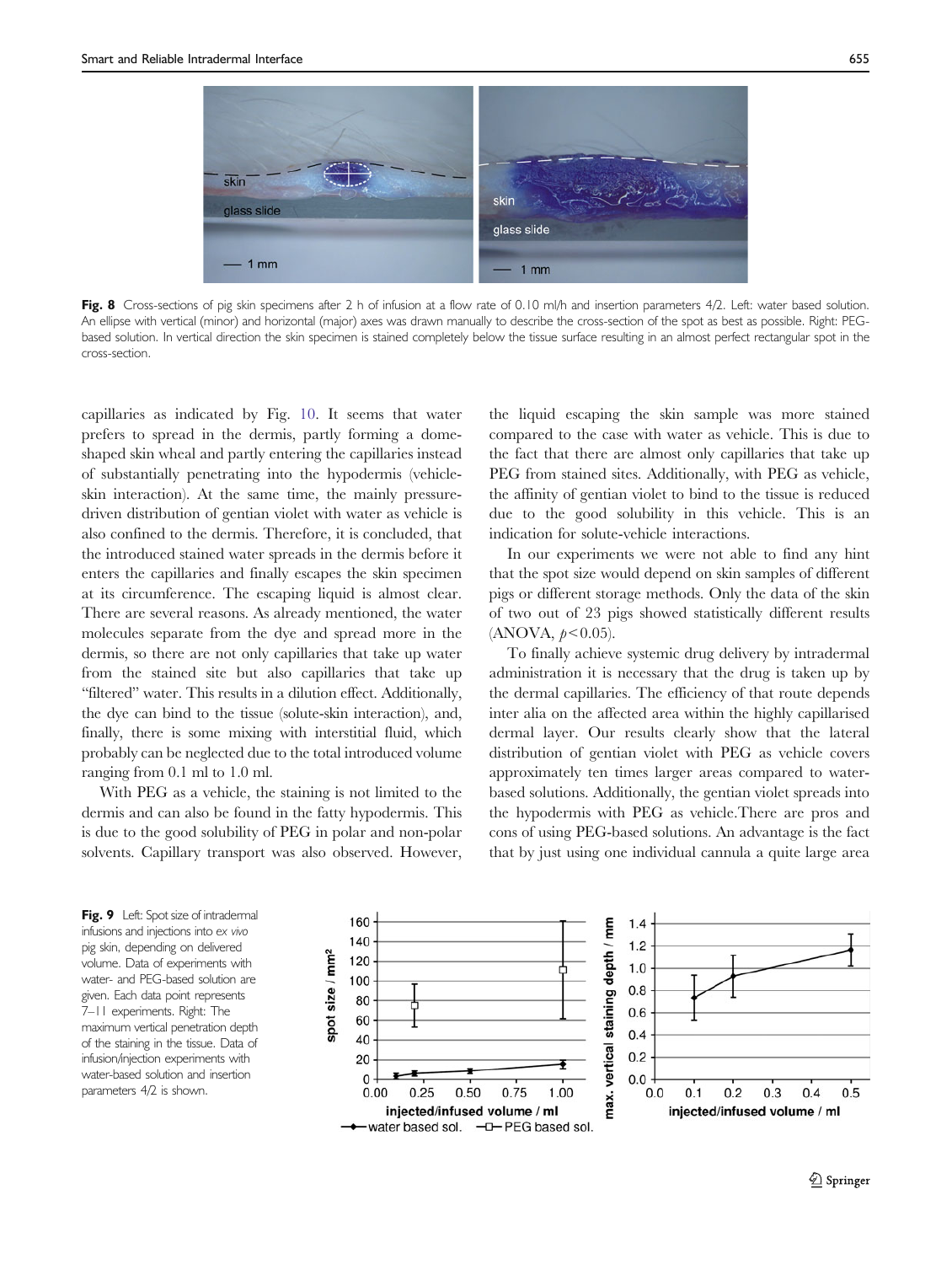<span id="page-9-0"></span>

Fig. 10 Backside of a skin specimen after infusion of stained water with a flow rate of 0.10 ml/h and insertion parameter set 3/2. The capillaries turned blue and conducted liquid from the infusion site to the circumference of the skin specimen, indicated by the arrow.

within the dermis can be loaded with drug. In contrast, a potential risk in using PEG-based solutions is the fact that potentially some drug delivery to the bloodstream is delayed when the drug solution penetrates into the hypodermis and deeper tissues, as illustrated in Fig. [8,](#page-8-0) right. For water-based solutions, a single microneedle can stain a tissue area monitored from the top from 3.5  $\text{mm}^2$   $\pm$ 2.7 mm to 15 mm<sup>2</sup> $\pm$ 4.4 mm<sup>2</sup>, depending on the infused volume.

We showed that a solute can be separated form its vehicle during pressure-driven infusion/injection, for example, by binding of the solute to the tissue. Drug molecules probably show less tissue binding compared to a dye like gentian violet, so the affected skin area of such drugs by pressure-driven intradermal infusion/injection is supposed to be larger compared to the values given above.

Three major factors need to be considered in designing microneedle arrays. One major factor is the rate of absorption, which is supposed to be higher the larger the affected skin area is, so the higher the desired absorption rate, the more microneedles are necessary. Another major factor is the affected skin area by a single microneedle because it determines the density of microneedles in an array. We showed that this factor can be influenced by the injected volume and interactions of the vehicle with the skin, the solute and the skin, and the solute and the vehicle. The third major factor is the depth in the skin where the liquid containing the drug is infused/injected. With very small, hollow, leak-proof and short microneedles intraepidermal infusions/injections would be possible.

A general limiting factor for intradermal infusions/ injections is the solubility of the drug in the solution, hence, the total volume of delivered liquid. Injection volumes are probably limited to a volume of 0.20 ml, which is usually the maximum volume injected with the Mantoux method.

It is supposed that larger volumes need to be infused at low infusion rates over longer periods of time so that the vehicle can be removed by the body. Of course, this is only possible if the duration of administration is not critical.

In the design of a microneedle interface one might end up with a solution based on a single microneedle. Continuous infusion of insulin might be such an application because insulin is currently infused via a single subcutaneous cannula.

# Infusion/Injection Process

A transient back pressure was observed in the infusion/ injection experiments. The back pressure signal of two infusion experiments with aqueous solution, a flow rate of 0.10 ml/h and insertion parameter sets 3/2 and 5/2 is presented in Fig. 11. The transient back pressure of the experiment with insertion parameters 3/2 shows an initial back pressure overshoot. The experiment with insertion parameters 5/2 shows almost no back pressure overshoot. Both signals finally reached a steady-state back pressure level for the rest of the experiment.

To get the steady-state back pressure level and information on the dynamics of the process the, data of the infusion experiments without back pressure overshoot were fit to the following equation:

$$
p = p_A (1 - e^{-\frac{t}{\tau}})
$$
 (1)

The time-dependent back pressure is denoted as p, the asymptotic steady-state back pressure as  $p_A$ , the time as t and the characteristic time constant as  $\tau$ . The back pressure p reaches 63% of its asymptotic value within a time-span of  $\tau$  and increases to 99% of the asymptotic value within five times of  $\tau$ . The fit worked well for data without back pressure overshoot. The signals presented in



Fig. 11 Back pressure as a function of time for 2 intradermal infusion experiments with aqueous solution, a flow rate of 0.10 ml/h and insertion parameters 3/2 and 5/2. The dotted lines represent the fit of Eq. (1) to the data.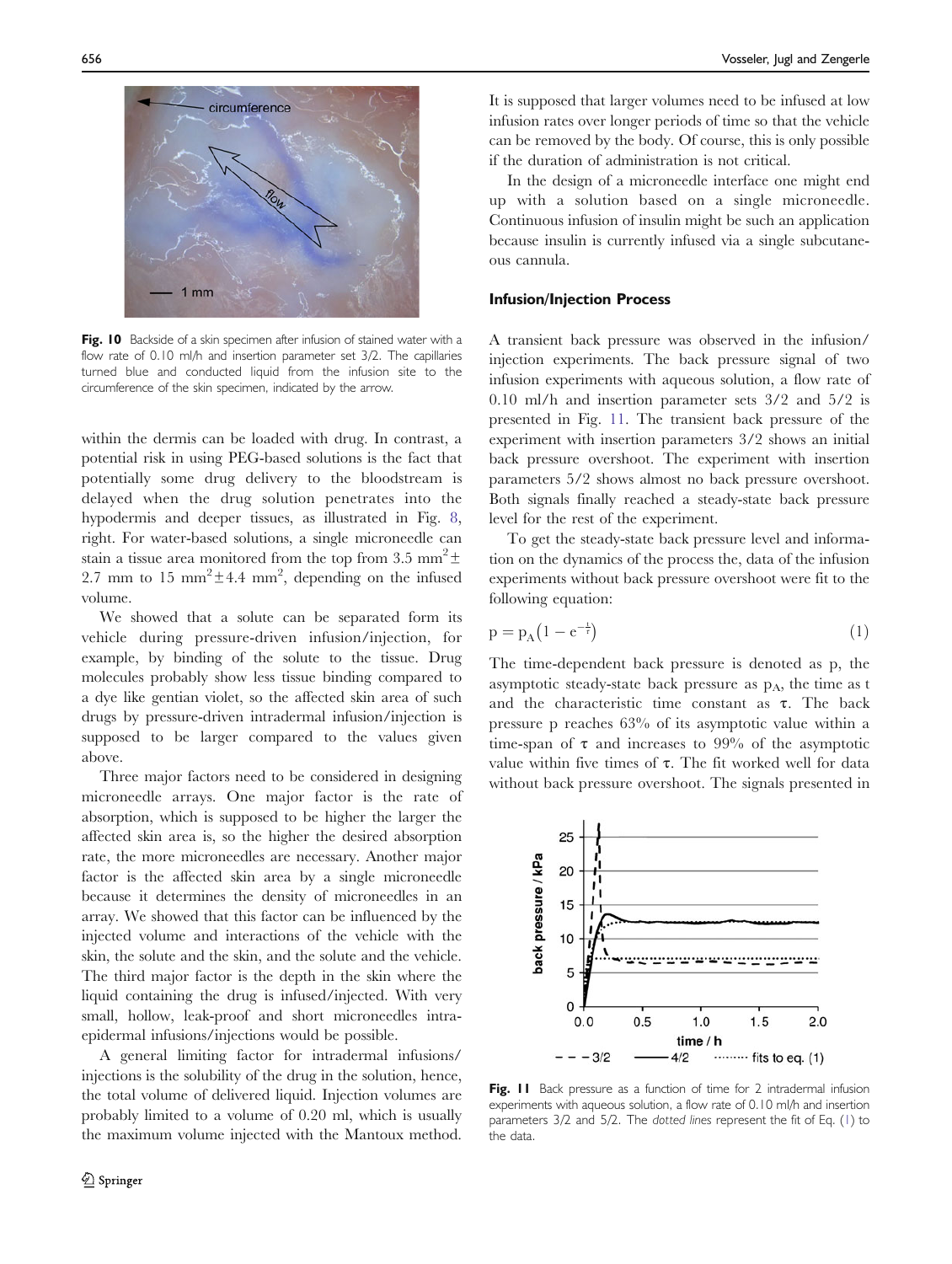Fig. [11](#page-9-0) resulted in coefficients of determination of 0.90 and 0.04 for experiments without and with back pressure overshoot, respectively. Table III gives an overview of the average coefficients of determination for infusion experiments without back pressure overshoot and identical parameters.

The series of experiments with a flow rate of 0.50 ml/h and insertion parameter set 4/2 showed a low coefficient of determination of 0.61. The main reason is a slight continuous decrease of  $-15\%/h \pm 4\%/h$  (-4.9 kPa/h $\pm 1.3$  kPa/h) of back pressure with time instead of a constant steady-state back pressure. The most probable reason is an undetected leak in the experimental setup. Two of the experiments with insertion parameter set 3/2 also showed this slight continuous decrease, which reduced the average coefficient of determination to 0.74. Experiments with coefficients of determination higher than 0.80 showed unstructured residuals.

If Eq. [\(1](#page-9-0)) is fit to data with back pressure overshoot, the parameter  $p_A$  is overestimated (Fig. [11\)](#page-9-0). Therefore, in case of back pressure overshoot, the steady-state back pressure was determined by calculating the mean back pressure between 0.5 h and 2 h after start of the experiment.

The obtained steady-state back pressures give the total back pressures generated by the cannula and the tissue. Table [IV](#page-11-0) gives an overview of total (measured) and cannula generated (see [Materials and Methods](#page-1-0) section) back pressures at different flow rates and media.

The back pressure generated by the cannula is below 2% of the measured total value for infusion experiments with aqueous solution and flow rates ≤0.50 ml/h. However, in all other cases, the back pressure generated by the cannula accounts for 11%–19% of the measured values. Therefore, the back pressure generated by the cannula was subtracted from the total back pressure in order to plot the steady-state back pressure of the tissue as a function of flow rate in Fig. [12.](#page-11-0) The graph also shows data of the injection experiments. The back pressure generated by the experi-

Table III Coefficients of Determination for Data of Infusion Experiments with Aqueous Solution Fit to Eq. [\(1](#page-9-0)). Experiments with Back Pressure Overshoot are Excluded.

| Insertion parameter set | Flow rate               |                                       |  |  |
|-------------------------|-------------------------|---------------------------------------|--|--|
|                         | $0.10$ ml/h             | $0.50$ ml/h                           |  |  |
| 3/2                     | $0.85 \pm 0.01$ (n = 2) | $0.74 \pm 0.13$ (n = 6)               |  |  |
| 4/2                     | $0.84 \pm 0.13$ (n = 7) | $0.61 \pm 0.13$ (n = 8 <sup>a</sup> ) |  |  |
| 5/2                     | $0.81 \pm 0.13$ (n = 7) | $0.90 \pm 0.06$ (n = 7)               |  |  |
|                         |                         |                                       |  |  |

<sup>a</sup> One Experiment was omitted due to an exceptional constant increase (11 kPa/h) in back pressure. It could not be related to a full occlusion because stained liquid was infused into the skin and formed a spot with an area not distinguishable from other experiments with the same parameters.

mental setup is neglected because the pressure sensor was mounted close to the cannula.

At this stage, it is interesting to further characterise the tissue in terms of the back pressure that is needed to penetrate it with a defined liquid flow rate. The steady-state back pressure values of experiments with water-based solution (Fig. [12\)](#page-11-0) can be fitted as  $p \sim q^{0.53}$ . It is consistent with previous work published in [\(11](#page-14-0), Fig. [5](#page-5-0)). This data can be fitted as  $p \sim q^{0.36\pm0.10}$ . There is only a minor difference between the two exponents, which is most probably due to the fact that human cadaver skin instead of pig skin was used. The data clearly demonstrate that there is a nonlinear relationship between back pressure and flow rate. In other words, the fluidic resistance of the excised tissue is a function of flow rate. We further compared the back pressures needed for delivering PEG- and water-based solutions into the tissue. Although the viscosity of the two solutions differs by a factor of 55, the maximum pressure values only change roughly by a factor of 5 (factor 4.3 for 0.10 ml/h; factor 6.4 for 0.50 ml/h). This is a clear indication for vehicle-skin interactions.

The slightly higher exponent of the fitted back pressure data obtained with pig skin compared to the exponent of the fit to data from [\(11](#page-14-0)) obtained with human cadaver skin can be explained. Due to its higher density of collagen and other fibre bundles in the reticular dermis, pig skin shows an increased resistance to skin deformations ([2](#page-14-0)), which are, for example, caused by the intradermal infusion/injection of liquid volume, so the back pressure of intradermal infusions/injections is higher in pig skin compared to human skin. Therefore, pig skin is a reasonable model to study the back pressure of intradermal infusions/injections if the focus is on obtaining an upper design limit.

The dynamics of infusion experiments without back pressure overshoot is described by the parameter  $\tau$  of Eq. ([1\)](#page-9-0). An equivalent number was generated with the data with back pressure overshoot. In this case, it was obtained by reading the time when the signal reached 63% of the steady state value. The numbers were averaged together with  $\tau$  and resulted in time constants of at least  $2.3 \text{ min} \pm 1.2 \text{ min}$ .  $(0.50 \text{ ml/h} \text{ aqueous solution},$  $n=27$ ). The data of two experiments was excluded from the mean (11 min. and 14 min.) because of its strong influence on the mean, suggesting that there is a different unknown but rare mechanism at work. Further investigations revealed that the dynamics of the infusion process were mainly governed by the syringe pump.<sup>2</sup>

 $2$  According to the subsequent text the time constant of the experimental setup including the tissue can be calculated to be 0.7 min, with  $R_{total,0.50 m/h} = 62$  kPah/ml (calculated with data of Table [IV](#page-11-0)) and  $C_{\text{setup}} = 0.2 \ \mu$ I/kPa (see subsequent text).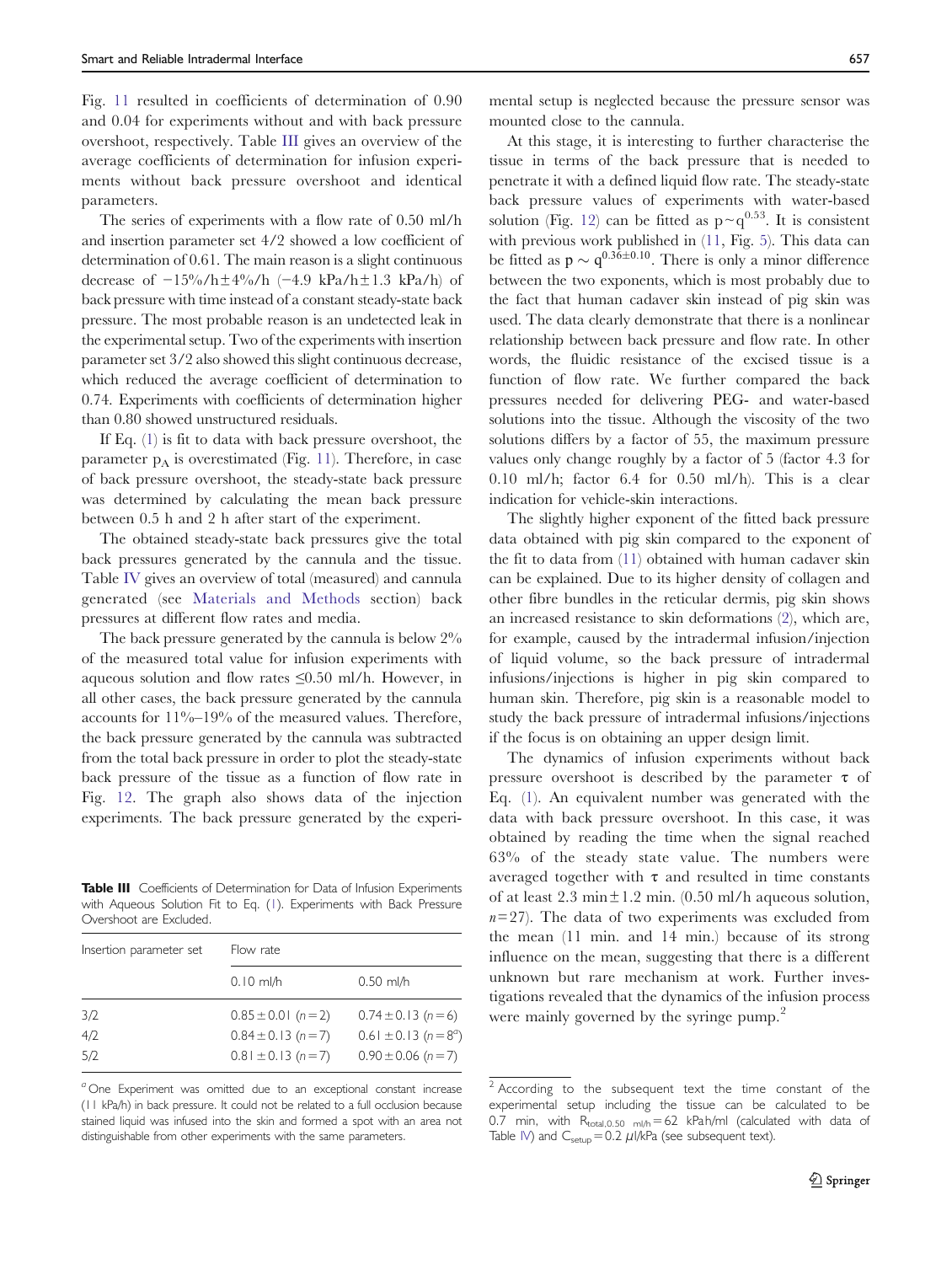<span id="page-11-0"></span>Table IV Total (Measured) and Cannula-Generated (See [Materials and Methods](#page-1-0) Section) Back Pressures at Different Flow Rates with Media with Different Viscosities

|                  | Back pressure / kPa |                     |                     |                   |                |                     |
|------------------|---------------------|---------------------|---------------------|-------------------|----------------|---------------------|
|                  | Aqueous solution    |                     |                     |                   | PEG solution   |                     |
|                  | $0.10$ ml/h         | $0.50$ ml/h         | $36$ ml/h           | $180$ ml/h        | $0.10$ ml/h    | $0.50$ ml/h         |
| Total<br>Cannula | $11 + 7$<br>0.09    | $31 \pm 18$<br>0.45 | $261 \pm 101$<br>32 | $881 + 76$<br>162 | $47 + 25$<br>ר | $198 \pm 149$<br>25 |

During the infusion experiments, the delivered liquid volumes were cross-checked with the integrated data of the flow sensor in the setup. Both values were within  $10\%$ deviation.

Back pressure overshoot was observed in 20 out of 56 infusion experiments with aqueous solution. Table V gives an overview of back pressure overshoots sorted by insertion parameter set and flow rate. The trend in the data suggests that the risk of an overshoot reduces with increasing tip depth and flow rate.

The duration of a back pressure overshoot was obtained by determining the time the signal exceeded the steadystate back pressure by 10%. These data are presented in Table [VI](#page-12-0) together with the recorded average maximum back pressure. The recorded maximum values in a single experiment are 38 kPa (352% of steady-state back pressure) and 112 kPa (361% of steady-state back pressure) for flow rates of 0.10 ml/h and 0.50 ml/h, respectively.

Experiments performed with PEG solution showed no back pressure overshoot. This might be related with the aspect that, in general, higher pressure levels were needed in order to deliver PEG solutions at the same flow rate. Finally, we conclude that an initial back pressure overshoot can be present. This phenomenon is related to initial clogging of the cannula after its insertion. An initial back pressure overshoot of less than 400% of the steady-state back pressure was sufficient to remove the clogging.



Fig. 12 Steady-state back pressures across the tissue for intradermal injections/infusions at different liquid delivery rates with water-based and PEG-based solutions. Delivery rates below 1 m/h belong to infusion experiments. Delivery rates above 1 ml/h belong to injection experiments. The error bars show the standard deviation (0.10 ml/h:  $n=27$ , aqueous sol.; 0.50 ml/h:  $n=29$ , aqueous sol.; all other data points  $n=9$ ).

In manual injection experiments, only performed with water as vehicle, the back pressure followed a steep increase before it reached a constant steady-state level with superimposed irregular oscillations (Fig. [13\)](#page-12-0). The nature of these oscillations was most likely due to the manual control of the injection procedure. The duration of the metronomesynchronised manual injection process is 9.3 s $\pm$ 0.4 s (n=18). It was measured from the beginning of the steep increase to the beginning of the decay.

To extract the values of the constant steady-state back pressure level, the back pressure values within the band of oscillations were averaged. This band is defined by the maximum back pressure and the minimum back pressure between the steep increase and final decrease of the signal (Fig. [13\)](#page-12-0). To derive quantitative results, we extracted the characteristic time  $t_1$  for which 90% of the constant back pressure level was reached. t1 is determined as  $5.7 \text{ s} \pm 2.3 \text{ s}$ . Further analysis is disputable because it is mixed with the manual injection process.

The back pressure decay fits very well to an exponential behaviour described by

$$
p = p_0 + p_D e^{-\frac{t}{r}}
$$
 (2)

The time-dependent back pressure is denoted as p, the residual back pressure at the end of the decay with  $p_0$ , the back pressure at the beginning of the decay is the sum of  $p<sub>D</sub>$ and  $p_0$ , and the time constant is denoted with  $\tau$ . The coefficient of determination is  $0.97 \pm 0.02$  ( $n=18$ ). The average residual pressure  $p_0$  is less than  $1\%$  of the average constant steady-state back pressure level. The time constants of the back pressure decays are  $5.1 \pm 1.8$  s ( $n=9$ ) and

Table V Summary of Back Pressure Overshoots in Infusion Experiments with Aqueous Solution. Every Flow Rate and Insertion Parameter Set Combination was Realised 9 Times.

| Insertion parameter set | Flow rate   |             |  |
|-------------------------|-------------|-------------|--|
|                         | $0.10$ ml/h | $0.50$ ml/h |  |
| 3/1                     |             |             |  |
|                         | C           | V           |  |
| $\frac{4}{2}$           | 3           |             |  |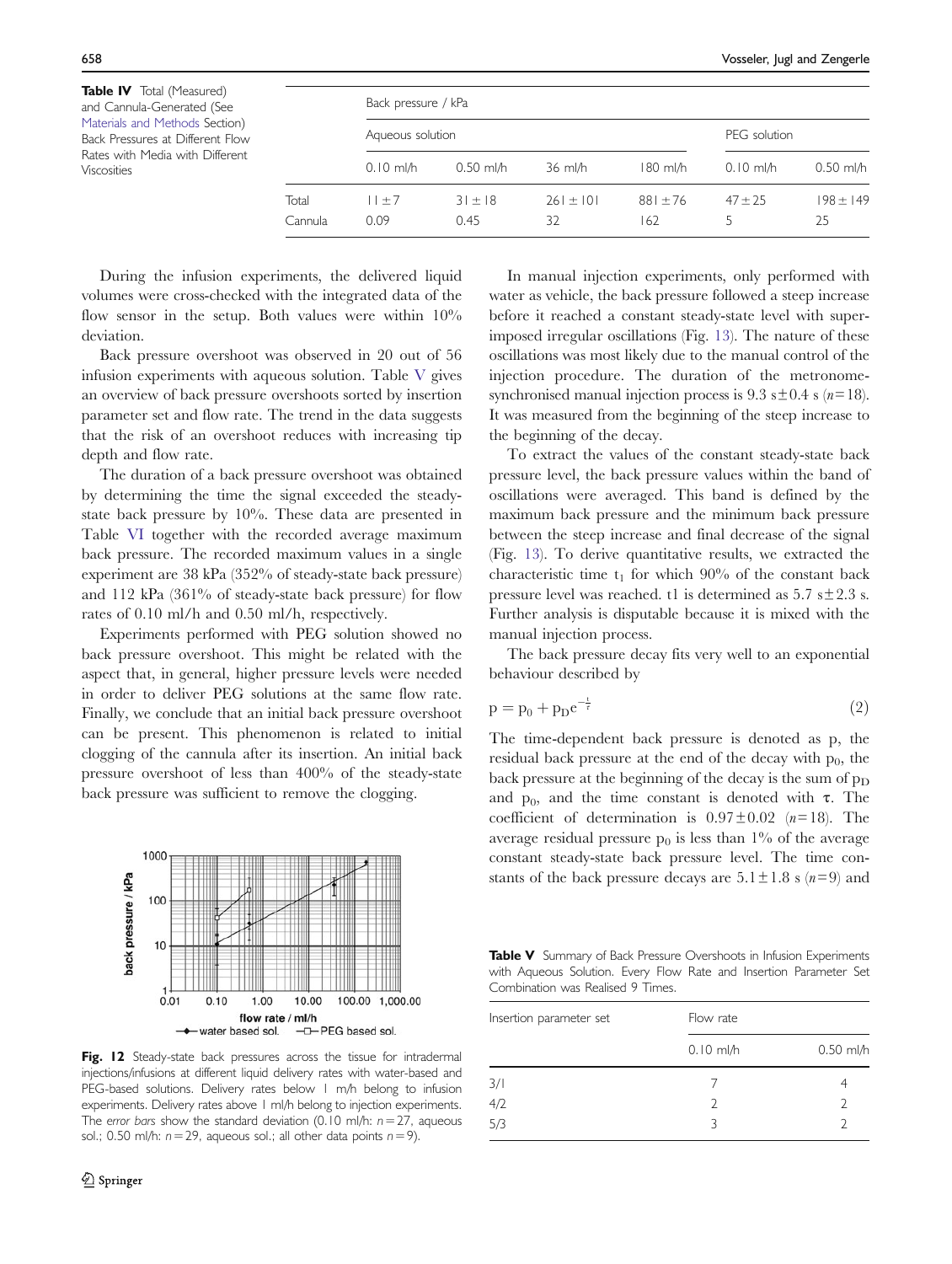<span id="page-12-0"></span>Table VI Duration and Average Maximum Back Pressure of Back Pressure Overshoots with Aqueous Solution at Flow Rates 0.10 ml/h and 0.50 ml/h

| Flow rate / ml/h | Cases | Duration / min. | Average max. / kPa  |
|------------------|-------|-----------------|---------------------|
| 0.10             | 12    | $20 \pm 9$      | $18 + 9$            |
| 0.50             | я     | $15 \pm 9$      | $40 \pm 33^{\circ}$ |

 $a$  Excluding one experiment, with an exceptional back pressure overshoot of 112 kPa, the average absolute max. is 30 kPa $\pm$ 16 kPa

 $3.1 \pm 0.9$  s ( $n=9$ ) for injection flow rates of 36 ml/h and 180 ml/h, respectively. The ratio of the time constants is 1.6.

The high coefficient of determination is a strong indication that changes in  $\tau$  during back pressure decay of a single experiment can be neglected. Taking this as a basis, the time constant can be calculated according to the model assumption (see [Materials and Methods](#page-1-0) section) to

$$
\tau_{\rm q} = (R_{\rm{cannula}} + R_{\rm{tissue}}) \cdot C_{\rm{setup}} \tag{3}
$$

The time constant affiliated with the flow rate q is denoted as  $\tau_{\rm q}$ , the fluidic resistivity of the cannula as  $\rm R_{\rm camula}$ , the fluidic resistivity at flow rate q of the tissue as  $R_{tissue,q}$  and the fluidic capacity of the setup as  $C_{\text{setup}}$ . With  $R_{\text{tissue}}$  as a function of flow rate and assuming  $C_{\text{setup}}$  is constant, one can calculate the ratio of time constants according to

$$
\frac{\tau_{low}}{\tau_{high}} = \frac{R_{camnula} + R_{tissue,low}}{R_{camnula} + R_{tissue,high}}
$$
\n(4)

The subscripts low and high denote the corresponding time constant  $\tau$  and fluidic resistivity R in the case of injection experiments with low (36 ml/h) flow rate and high (180 ml/h) flow rate. With  $R_{tissue,low}$  of 6.3 kPa h/ml, Rtissue,high of 4.0 kPa h/ml (both values calculated with data of Table [IV\)](#page-11-0) and  $R_{\text{camula}}$  of 0.9 kPa h/ml (see [Materials and](#page-1-0) [Methods](#page-1-0) section) the ratio of the time constants is 1.5. This is just a minor deviation form the ratio of the measured time constants, so the structure of the assumed model is acknowledged with a flow rate-dependent tissue resistivity.

The fluidic capacity of the experimental setup can be calculated by solving Eq. (3). The measured fluidic resistivities and measured time constants of intradermal injection experiments with water resulted in a fluidic capacity of 0.19 μl/kPa. The data of experiments without skin ( $\tau$ =0.50 s±0.04 s,  $q$ =180 ml/h,  $n=3$ ) results in a fluidic capacity of 0.15 μl/kPa, which is close to the value obtained from the measured data. The fluidic capacity of the experimental setup is quite high. A simple syringe with cannula is supposed to exhibit a much lower capacity.

The high back pressures observed in the injection experiments demands as a good practice leaving the cannula inserted into the skin for a multiple of time constants when the injection is finished. Otherwise, a small droplet of liquid appears on the skin surface, which might result in inconsistent drug delivery. The time constants observed in this work are quite long due to the high capacity of the experimental setup. A simple syringe cannula combination with a substantial lower capacity will result in shorter time constants.

For infusion experiments and injection experiments, we saw no hint that the asymptotic back pressure levels or the time constants would depend on skin samples from different pigs or different storage conditions.

The phenomena of varying flow resistance of the tissue and the overshoot in back pressure might influence the proper selection of drug delivery actuation mechanisms for intradermal drug delivery devices.

The data presented so far were obtained in ex vivo experiments with excised tissue. It is assumed that the infusion at low flow rates (0.1 ml/h) and injection of small volumes (0.1 ml) in vivo results in steady-state back pressures comparable to the presented values because an infusion/ injection volume of 0.10 ml is less than 10% of the average volume  $(1.77 \text{ ml} \pm 0.32 \text{ ml})$  of the skin specimens. This assumption needs to be checked in in vivo experiments.

The limiting issue for intradermal infusions is the initial back pressure overshoot, which is almost 400% higher compared to the steady-state back pressure. At this stage, there is no reason to believe that the data of the initial back pressure overshoot obtained in the ex vivo experiments is not valid in the in vivo case, so, for reliable infusions, a suitable device must be able to generate pressures from 38 kPa to 112 kPa for infusion flow rates of 0.10 ml/h to 0.50 ml/h, respectively. This is not self-evident for a micro actuator ([20,23\)](#page-14-0). Currently, small skin attachable programmable or intelligent infusion devices based on micro actuators seem to be feasible if a flow rate of approximately 0.10 ml/h is sufficient for the application. Substantial higher flow rates



Fig. 13 Back pressure as a function of time for a manual intradermal injection of 0.10 ml of aqueous solution with insertion parameter set 4/2. The asymptotic value was determined by averaging the data within the band of oscillations. t1 is the time when the signal reached 90% of the asymptotic value.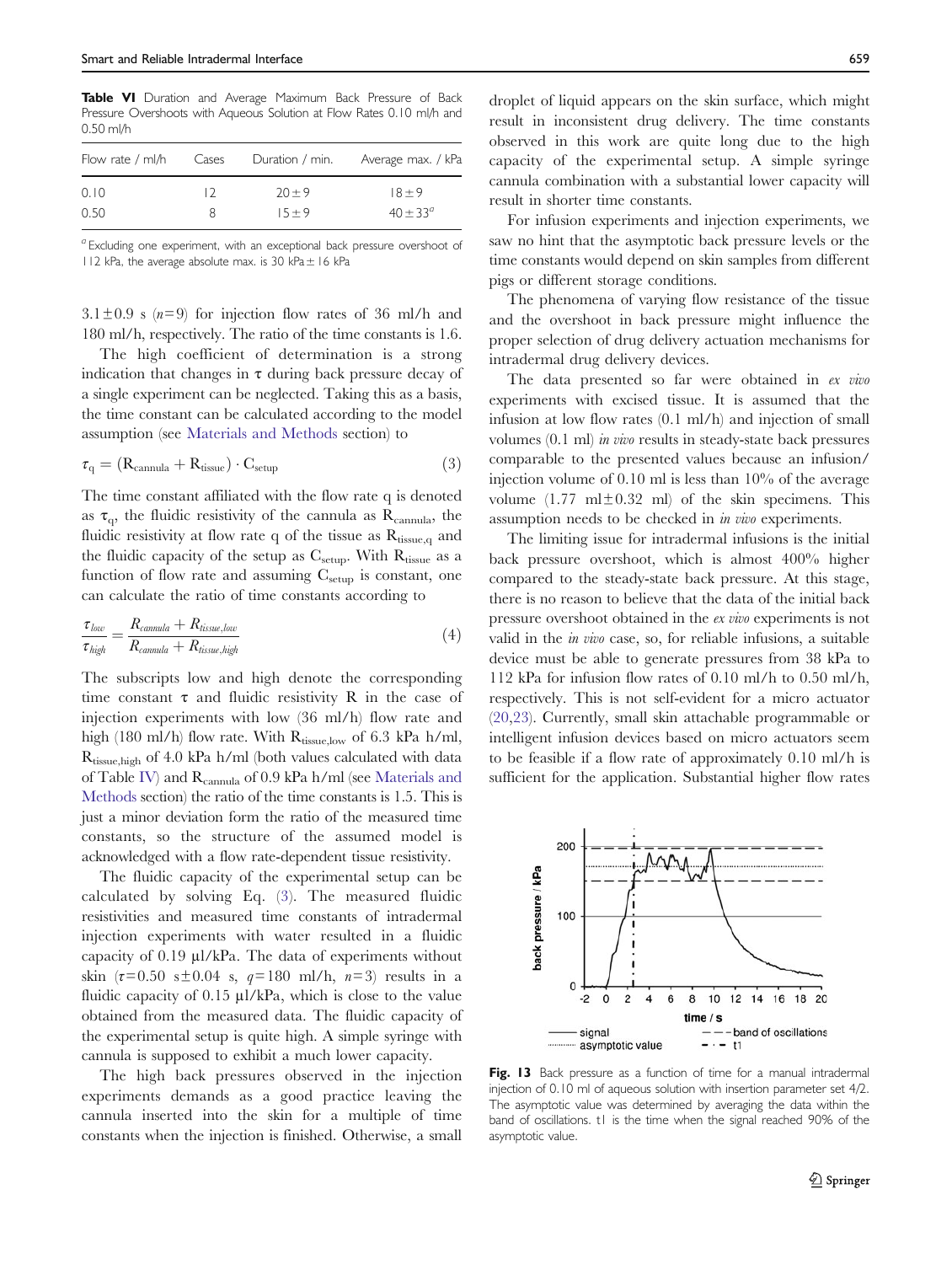resulting in higher back pressures in the order of more than 100 kPa definitely require more powerful drive systems for intelligent infusion systems, e.g. electromechanical drives.

#### Relevance of the Technology

The laboratory setup was designed in order to study the influence of different penetration parameters. For the sake of convenience in performing these experiments, its size was set for easy handling. Therefore, it is quite large. If the penetration parameters are fixed, its size can be shrunk to a minimum. However, even with estimated dimensions of 14 mm $\times$ 12 mm $\times$ 10 mm (corresponding to a volume of 1.7 ml), the shrunk intradermal interface will be much bulkier compared to out-of-plane microneedle designs. This is not necessarily a drawback. The intradermal interface is best utilised in intelligent infusion devices which are worn for longer periods of time. Hence, the device also needs to store a supply of drug solution, a drive mechanism, electronics, battery and a user interface. This functionality may be realised by insulin pumps. The current smallest one on the market (Omnipod by Insulet, Bedford, MA, USA) has a size of 45 ml. Therefore, the presented mechanism shrunk to the estimated size is considered an alternative interface to the human for intelligent infusion devices.

The presented intradermal interface in combination with a suitable delivery device can infuse liquids in continuous or intermittent fashion. It is conceivable to control the intermittent infusion, for example, in response to a sensor input. Of course, it can also be used to inject liquids into the skin. The infused/injected liquids can be solutions of hydrophilic, ionic and macromolecular drugs. However, the rate of uptake of these molecules from the tissue into the systemic circulation needs to be studied.

#### **CONCLUSIONS**

We presented an intradermal interface which enables placing a cannula into the dermis by simply pushing and releasing a slider. It is minimally invasive and allows infusing or injecting liquids containing hydrophilic, ionic and macromolecular drugs into the dermis. This mechanism could be an important building block of complete drug delivery systems for time-, user- or sensor-controlled drug delivery. The cannula insertion mechanism is so simple that it could be applied for self-administration of drugs.

We investigated three different failure modes for leakage and proofed that the intradermal interface showed excellent leak tightness. Although a leakage occurred in nine out of 92 experiments, this leakage never happened at the puncture site. We expect to be able to exclude a first

leakage failure mode by properly selecting an application site with low hair follicle density. In a second and third leakage failure mode, we were only able to detect a small leakage of clear carrier fluid without staining, so it is very likely that no drug molecules are lost by those leakage failure modes. This needs to be checked in in vivo experiments preferably in humans.

The volume of the stained tissue can depend on vehicleskin, vehicle-solute and solute-skin interactions. With water as vehicle, the distribution of the model drug (gentian violet) and the vehicle were limited to the dermal layer involving solute-skin and vehicle-skin interactions. The maximum vertical staining depth was 1.16 mm $\pm$ 0.14 mm. The lateral penetration depth resulted in stained areas of 3.5 mm<sup>2</sup> ± 2.7 mm<sup>2</sup> to 15 mm<sup>2</sup> ± 4.4 mm<sup>2</sup> monitored from the top. With PEG as vehicle, the stained tissue area is almost one order of magnitude larger compared to the water-based solution involving vehiclesolute interactions. In this case, penetration of stained PEG into the hypodermis was observed. If a given tissue area should be loaded with drug, these interactions need to be considered. For water-based solutions, the presented data can be regarded as lower limit because drug molecules show probably less tissue binding compared to the dye gentian violet.

The infusion/injection process initiated with a flow source showed occasional initial back pressure overshoot. Values ranging from 38 kPa to 112 kPa for flow rates from 0.10 ml/h to 0.50 ml/h were measured. This back pressure overshoot was identified as the limiting parameter for the design of small programmable or intelligent devices based on micro actuators.

The ex vivo experiments revealed a flow rate-dependent tissue back pressure. The back pressure needed for infusing PEG-based solutions was only about a factor of five higher compared to the back pressure needed to infuse water, although the viscosities vary roughly by a factor of 55. This is due to solute-skin interactions. In general, we found that steady-state back pressures in the order of 11 kPa $\pm$ 7 kPa to 198 kPa±149 kPa are needed for the infusion of water- and PEG-based solutions at flow rates of 0.10 ml/h and 0.50 ml/h, respectively. In vivo back pressures might be higher and need to be studied.

With the presented intradermal interface, it is possible to deliver liquids reliably to the intradermal layer of the skin. A large variety of drugs dissolved in this liquid can be infused with high temporal and quantitative precision compared to oral drug administration if the intradermal interface is combined with a suitable skin attachable drug delivery actuation mechanism. Consequently, the authors are convinced that the smart intradermal interface has the potential to be a clinically relevant building block for easyto-use self administration of drugs.